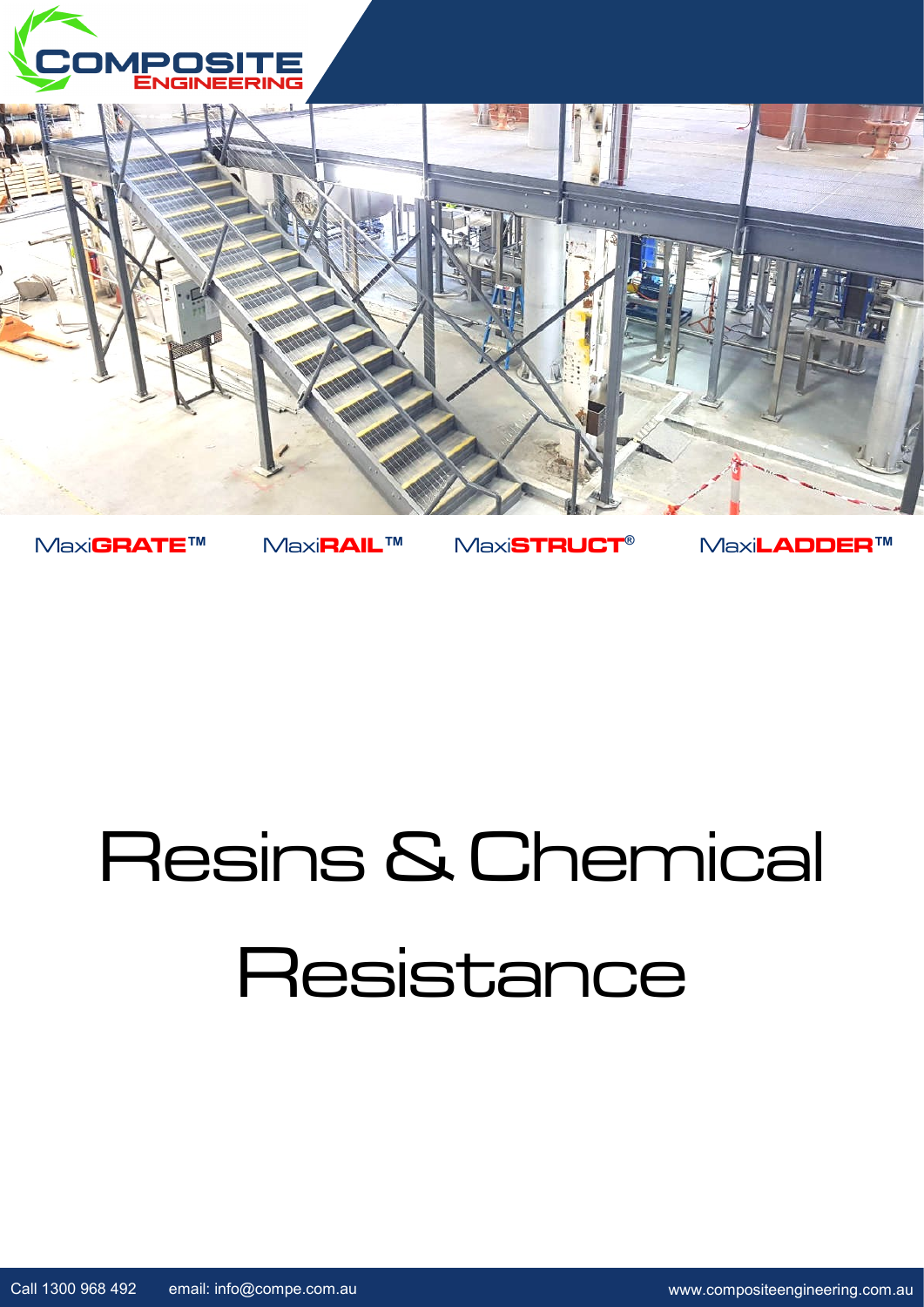

# **Understanding Resins**

Composites are a combination of fibre reinforcement and a resin matrix. The resin system holds everything together, and transfers mechanical loads through the fibres to the rest of the structure. In addition to binding the composite structure together, it protects from impact, abrasion, corrosion, other environmental factors and rough handling. Resin systems come in a variety of chemical families, with the most commonly used types explained below.

### Polyester overview (Orthophthalic, Isophthalic)

Unsaturated polyester resins are the simplest, most economical resin systems that are easiest to prepare and show good performance. They are manufactured by the condensation polymerization of various diols (alcohols) and dibasic acids (e.g. maleic anhydride or fumaric acid) to give esters, a very viscous liquid that is then dissolved in styrene, a reactive monomer. Styrene lowers the viscosity to a level suitable for impregnation or lamination. Generally, polyesters exhibit reasonable thermal stability, chemical resistance, and processability characteristics. Standard Polyesters can be found in most general fibreglass components, but are also widely accepted in power generation and transmission markets, general marine, civil construction, and recreational sectors. Let's look at some Polyesters...

#### **Orthophthalic**

Also referred to as Ortho or General Purpose Polyester (GP), and was the original polyester developed. It has the lowest cost and is still very widely used in FRP industry. It is commonly used in applications where high mechanical properties, corrosion resistance, and thermal stability are not required - like basic moulded FRP Gratings. Although the upper temperature limit is only  $50^{\circ}$ C, it performs satisfactory in water and sea water. It is normally not recommended for use in contact with chemicals.



#### Isophthalic

Often referred to as Iso, it is improved polyester. It has a slightly higher cost, improved strength, thermal stability (55°C) and mild resistance to corrosion conditions. Improved resistance to water permeation has prompted its use as a gel barrier coat in marine applications. Improved chemical resistance has led them to extensive use in moulded gratings, underground petroleum tanks and pultruded structural profiles. They are also used in salty and mildly acidic environments.

## Vinyl Ester

Even further improved polyester, it is bisphenol chlorinated, or a combination of polyester and epoxy. Its curing, handling and processing characteristics are those of polyester, and it exhibits higher test results in corrosion temperature resistance and strength and has higher cost. Modifications of the molecule have produced even higher properties. We recommend Vinyl Ester materials for any chemical processing areas, and for structures that require additional strength.

#### Phenolic

Phenolic resin is a reaction of phenol and formaldehyde. It can be cured via heat and pressure, without the use of catalysts or curing agents. It is one of the oldest thermosetting resins available. Cured phenolic resins are fire resistant without the use of mineral fillers or fire retardant additives. Phenolic composites have excellent high-temperature properties, and if properly formulated and cured, they can form carbon to carbon composites with outstanding temperature resistance. Phenolics are also unique in their chemical resistance. Disadvantages of these resins include high curing temperatures and pressures, longer curing times than polyesters, and limited colour range. The use of phenolic resins in composites is growing, primarily due to regulative legislation on flame spread, smoke generation, and smoke toxicity. It is used extensively in automobiles, appliances, electronics, and on off-shore oil and gas platforms.